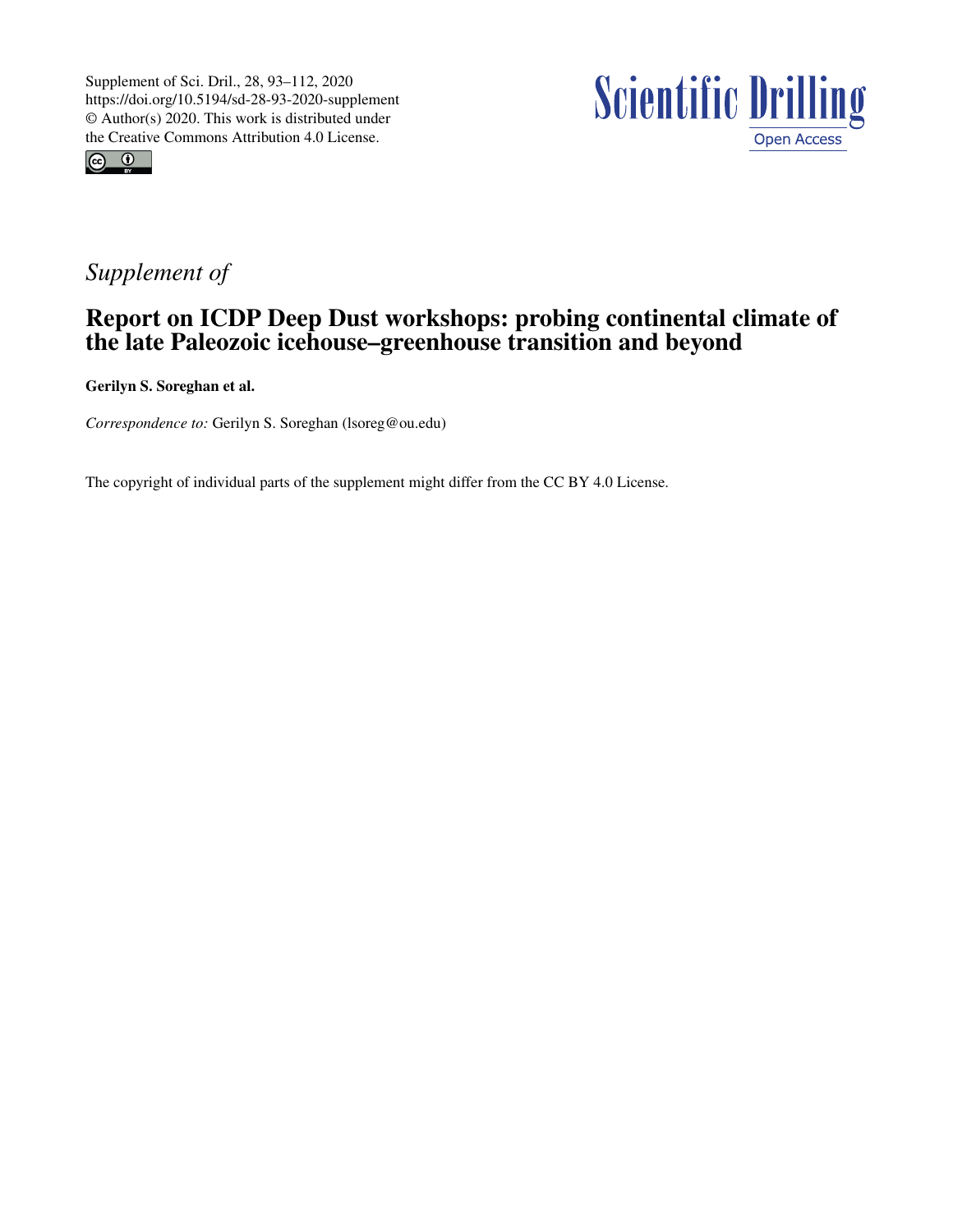## **Major Topics to Investigate**

1- Equatorial paleoclimate of peak icehouse and icehouse collapse

2- Atmospheric dust and the Pangaean megamonsoon

3- The later Permian— Extremes leading up to the Great Dying

4- The character and extent of the modern and fossil deep microbial biosphere

5- Auxiliary Science— Red-bed sedimentology, Pangaea paleogeography, induced seismicity, tectonics, geothermal energy, hydrogeology, drilling engineering

| <b>Questions</b>                                                                                                                                                                                                                                                                                                                                                               | Major topic/s | <b>Methods/Approaches</b>                                                                                                                                                                                                                       |
|--------------------------------------------------------------------------------------------------------------------------------------------------------------------------------------------------------------------------------------------------------------------------------------------------------------------------------------------------------------------------------|---------------|-------------------------------------------------------------------------------------------------------------------------------------------------------------------------------------------------------------------------------------------------|
| Did glaciation affect low latitudes? If so,<br>what were the altitudinal limits of<br>glaciation?                                                                                                                                                                                                                                                                              | 1             | Coring of uplands to assess presence of<br>ice-contact or periglacial indictors;<br>correlation to paleoshorelines.                                                                                                                             |
| LPIA deglaciation: What is the far-field<br>record (rate, effects), and what were the<br>drivers? If CO2 was a primary driver, what<br>caused its extreme drawdown and<br>subsequent rise on the scale of the entire<br>Permian)? What sources/sinks and<br>mechanisms can explain the magnitude<br>and frequency of glacial-interglacial CO2<br>variations? Can we assess O2? | 1, 3          | Assemble pCO2 indicators (e.g. from<br>paleosols; fluid inclusions?); carbon-<br>cycle modeling incorporating dust-<br>fertilization effects, weathering effects<br>(on both long- and short timescales).                                       |
| What role did mineral aerosols play in low-<br>latitude climate? Can we quantify dust<br>loading of the equatorial atmosphere, and<br>the effects? How does dust provenance<br>inform atmospheric circulation (w/ impact<br>on understanding the megamonsoon)?                                                                                                                 | 1, 2, 3       | Reconstruction of dust loading (mass<br>accumulation rates) by dating,<br>quantitative cyclostratigraphy; dust<br>provenance (detrital zircons,<br>geochemistry; anisotropy of magnetic<br>susceptibility); Fe geochemistry of dust<br>deposits |
| What were spatiotemporal patterns of<br>continental climate change- eg the<br>character and pace of proposed<br>eastwardly progressing aridification?                                                                                                                                                                                                                          | 1, 2, 3       | Indices of chemical weathering from<br>loess, paleosols; compilation of arid-<br>climate indicators; measurement of Sr<br>isotopes; E-W correction.                                                                                             |
| Can we assess astronomical forcing of<br>tropical climate and hydroclimate from the<br>icehouse-greenhouse transition up toward<br>the Great Dying? Are there changes in<br>dominant periodicities, especially across<br>the major deglaciation?                                                                                                                               | 1, 2, 3       | Conduct quantitative cyclostratigraphy<br>throughout the cored successions.                                                                                                                                                                     |